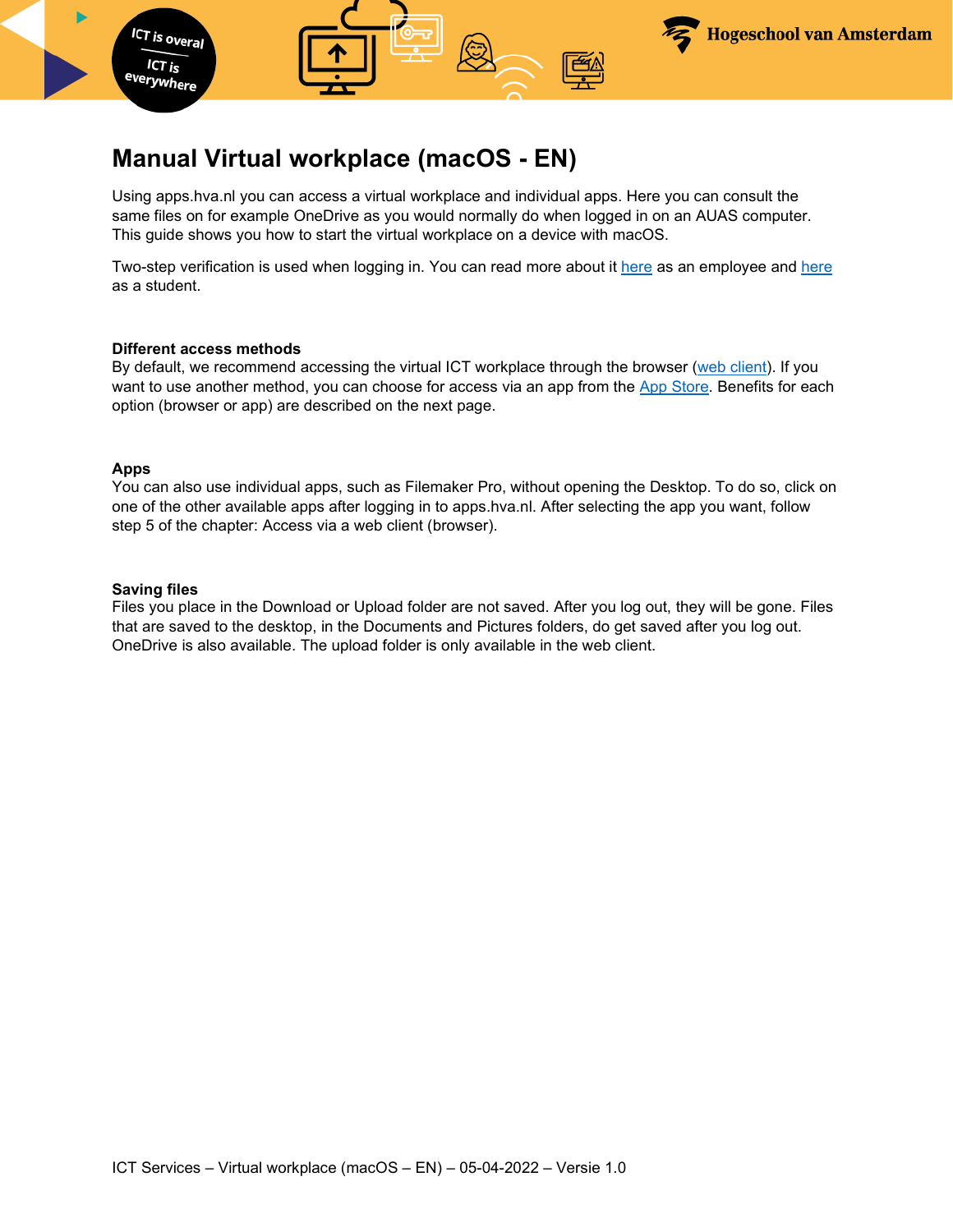

### **Benefits per client**

For devices with macOS, you can use two different clients, each with its own characteristics and benefits.

### **Access via a web client (browser)**

- Installation
	- No installation is required. It works from the browser for any operating system and is quickly accessible. The link is:<https://apps.hva.nl/>
- Local files
	- Access to local disks is limited from the virtual ICT workplace environment. This is done per file via the Upload button. The file that you upload from your own workstation via this button ends up in the Upload folder.
	- Caution! The contents of the Upload folder are not saved when you log out.
- For heavy graphically intense applications (GPU), such as AutoCAD, Solidworks, Inventor or HSMWorks, we advise you to use the web client.

### **Access via the Remote Desktop app**

- **Installation** 
	- Installation takes place via the App Store.
- Local files
	- You can set access to local files.
- For heavy graphically intense applications (GPU), such as AutoCAD, Solidworks, Inventor or HSMWorks, we advise you to use the web client.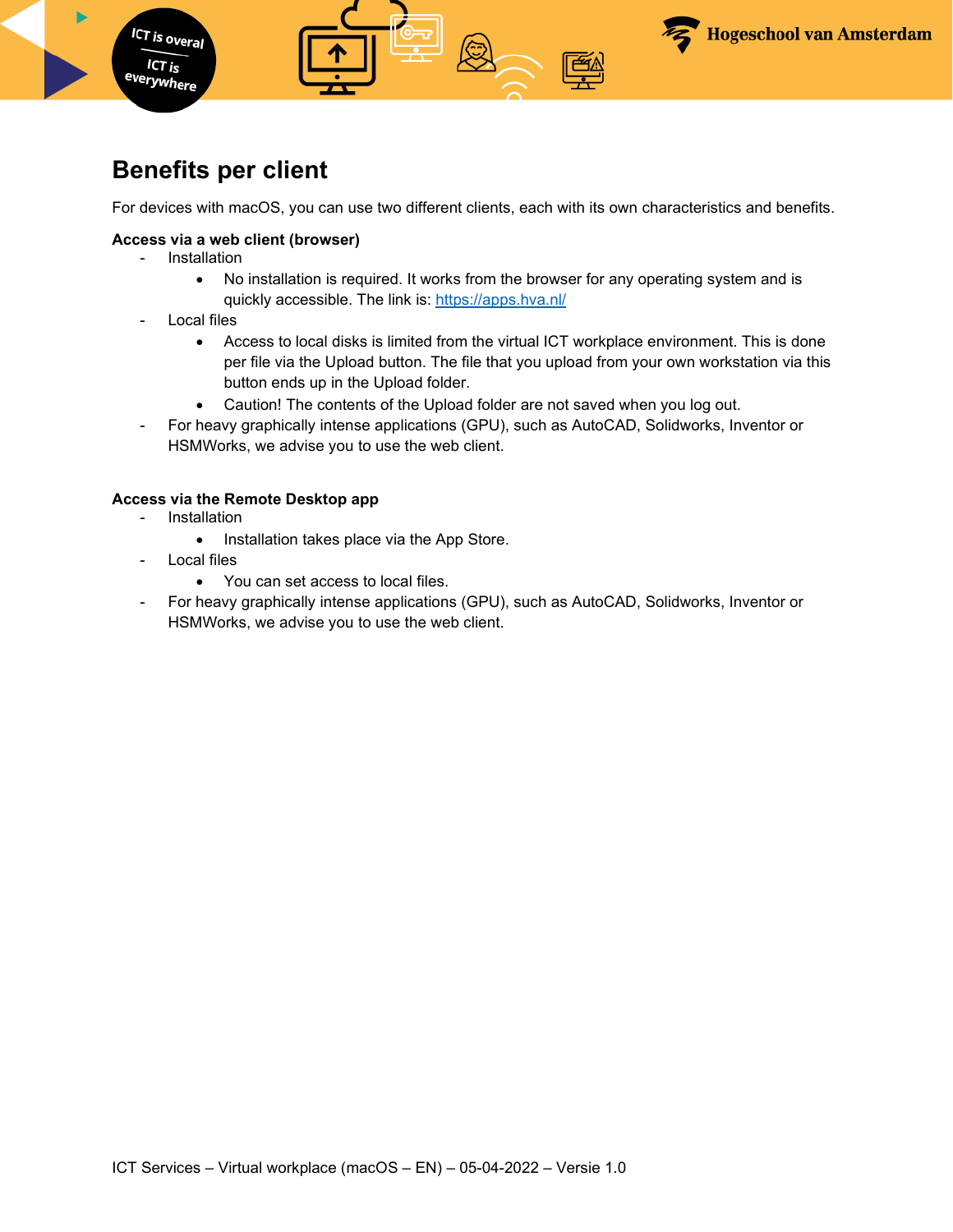

## <span id="page-2-0"></span>**Access via a web client (browser)**

1. Open a **browser** (such as Safari) and go to [https://apps.hva.nl.](https://apps.hva.nl/) Enter your AUAS email address and choose **Next**.

| <b>Microsoft</b>           |             |
|----------------------------|-------------|
| Sign in                    |             |
| @hva.nl                    |             |
| Can't access your account? |             |
|                            |             |
|                            | <b>Next</b> |

2. Enter your **password** here and choose **Sign in**.

| AUAS-ID (without @hva.nl<br>@hva.nl |  |
|-------------------------------------|--|
|                                     |  |
|                                     |  |
|                                     |  |

3. You now need to approve the request. Go to your mobile device and approve the sign in request.



4. Click on the **Desktop** icon to open the virtual workspace.



5. Choose which resources you want to give access to and click **Allow**.



6. You will be asked to log in again. Enter the **password** for your AUAS ID and choose **Submit**.



7. The virtual workstation is now loading.



8. You are now logged in and you can get started with the AUAS virtual workspace.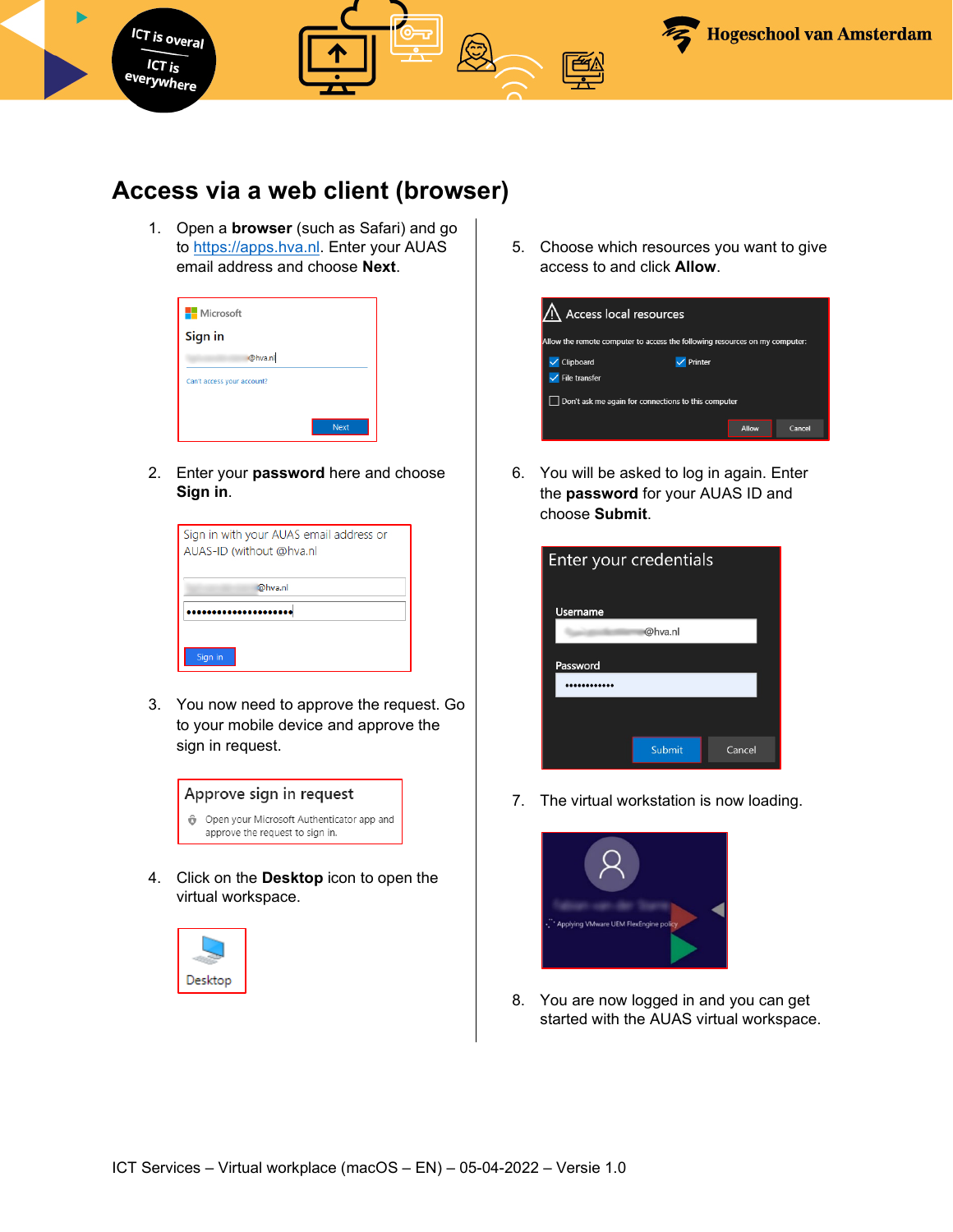

# **Upload local files with the web client**

- 1. Log into the Virtual ICT workplace using this method.
- 2. Click the **Upload button** at the top right**.**



- 3. Select the desired file and choose **Open**.
- 4. Open the **File Explorer** via the icon on the desktop.



5. Click on **Remote Desktop Virtual Drive on RDWebClient.** 



6. Open the **Uploads** folder.



7. The uploaded file can be found here.

*Caution! The contents of the Upload folder will not be saved when you log out.*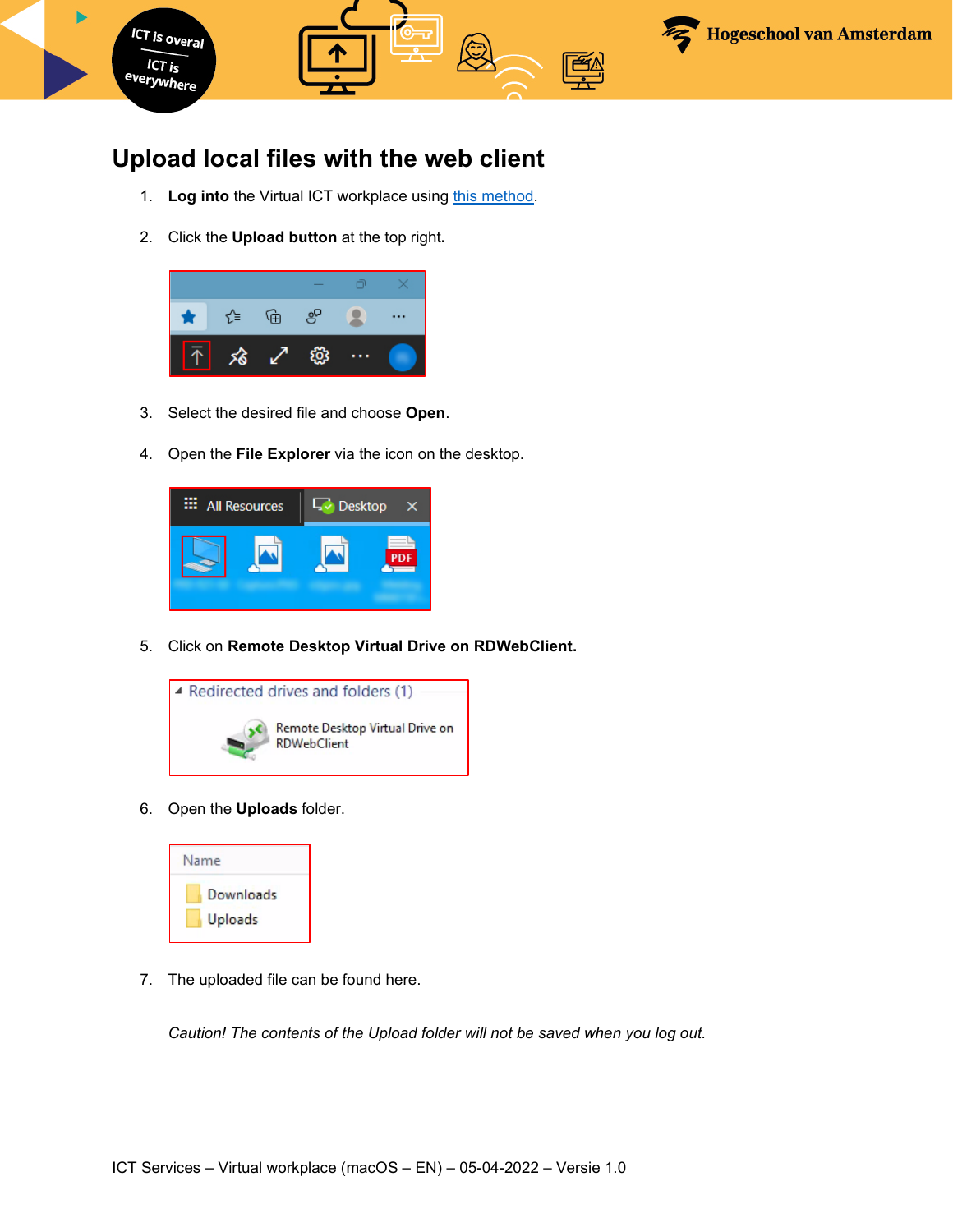

## <span id="page-4-0"></span>**Access via the Remote Desktop app**

1. Open the **App Store**.



2. Search for **Microsoft Remote Desktop** using the search bar.



3. Click on **Get.**



4. Click on **Install.**



5. When the app is installed, you can press **Open**.



- 6. The app now asks for access to, for example, camera, microphone and/or Bluetooth. If you want to give access, choose **OK**, **Yes** or **Continue**.
- 7. Click on **Workspaces.**



8. Click on **Add Workspace.** 



9. Enter the following **Workspace URL**: [https://rdweb.wvd.microsoft.com](https://rdweb.wvd.microsoft.com/)



10. Click on **Add.**

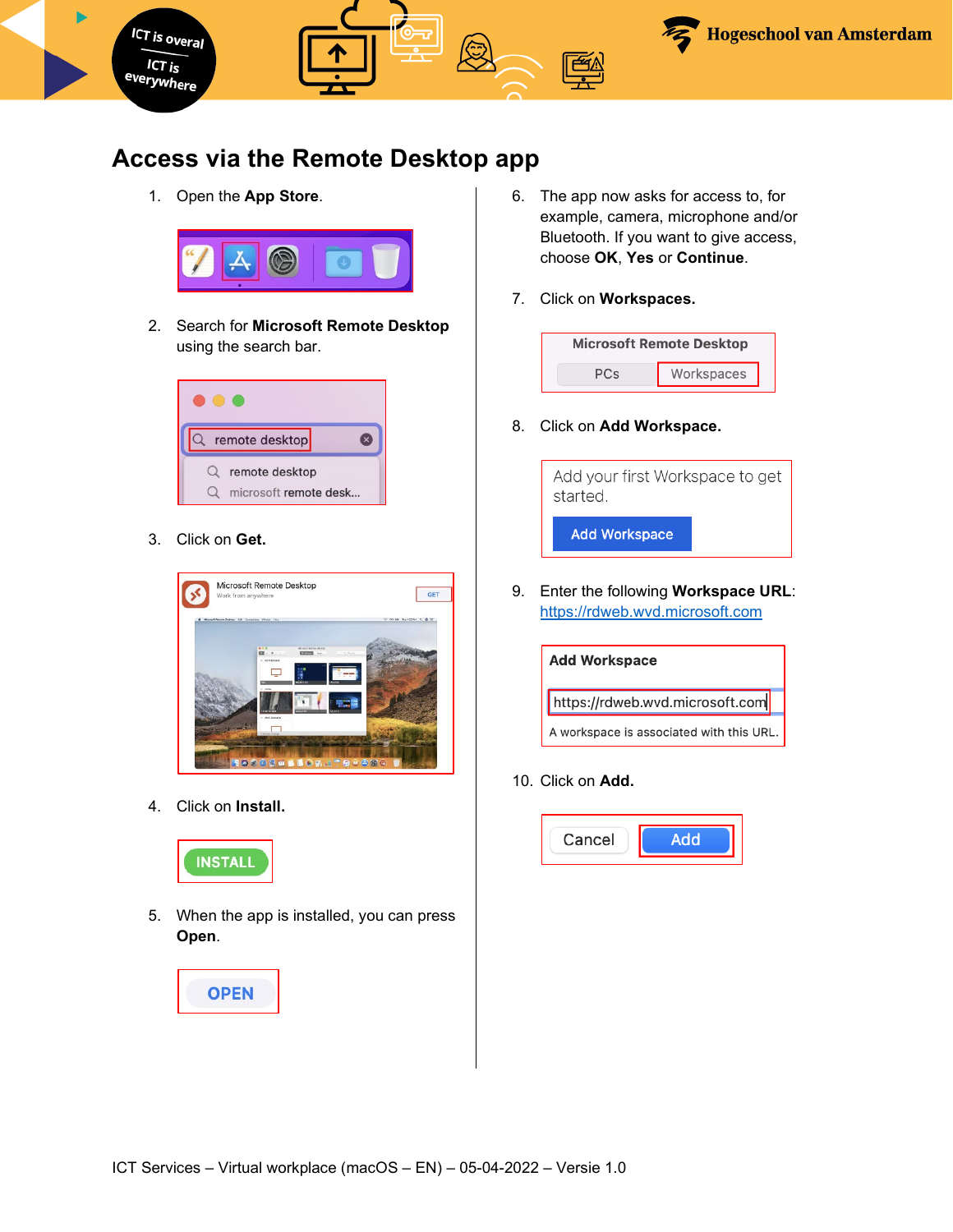

11. Enter your AUAS email address and choose **Next**.

| <b>Microsoft</b>           |             |
|----------------------------|-------------|
| Sign in                    |             |
| @hva.nl                    |             |
| Can't access your account? |             |
|                            |             |
|                            | <b>Next</b> |

12. Enter your **password** here and choose **Sign in**.



13. You now need to approve the request. Go to your mobile device and approve the sign in request.



14. The Workspace is ready for use. Double click on the **Desktop** icon to open the virtual workspace.



15. You will be asked to log in again. Enter the **password** for your AUAS ID and click **Continue**.

| <b>Enter Your User Account</b>    |                                                             |
|-----------------------------------|-------------------------------------------------------------|
|                                   | This user account will be used to connect to<br>.rdgateway- |
| r1.wvd.microsoft.com (remote PC). |                                                             |
| Username:                         | @hva.nl                                                     |
| Password:                         |                                                             |
|                                   | Show password                                               |
|                                   |                                                             |
|                                   | Continue<br>Cancel                                          |

16. The virtual workstation is now loading.



17. You are now logged in and you can get started with the AUAS virtual workspace.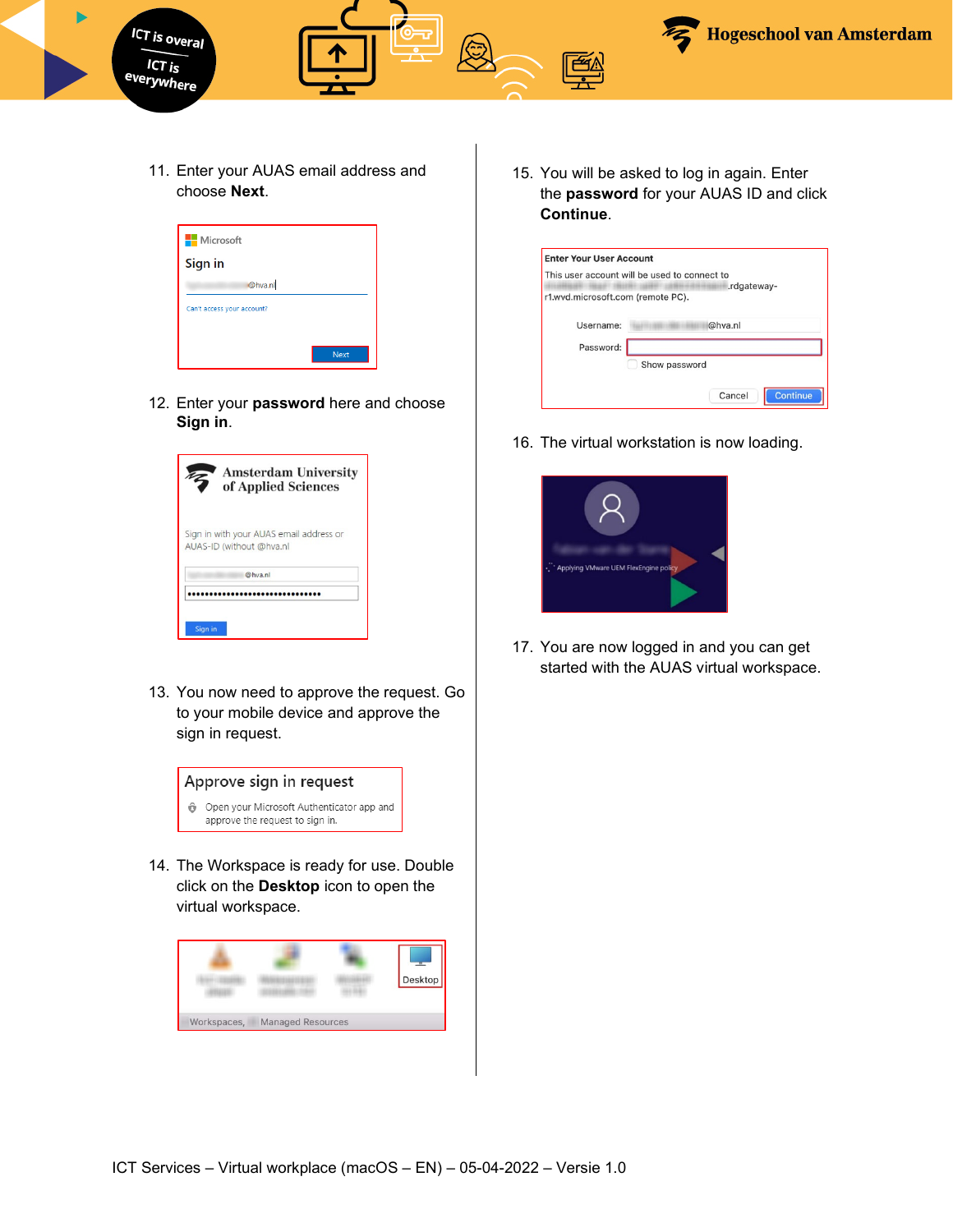

### **Access to local files with the Remote Desktop app**

1. Open the **Remote Desktop app**.



2. Set the app as **Full Screen**.



3. Click on **Microsoft Remote Desktop** and go to **Preferences**.



4. At the bottom, click on **Nothing**.



5. Select **Choose Folder**.

- 6. Now choose the folder of local files that you want to give access to.
- 7. Open the **Desktop**.



8. Access the **File Explorer** from the icon on the desktop.



9. Under **Redirected drives and folders** you have access to your local files.